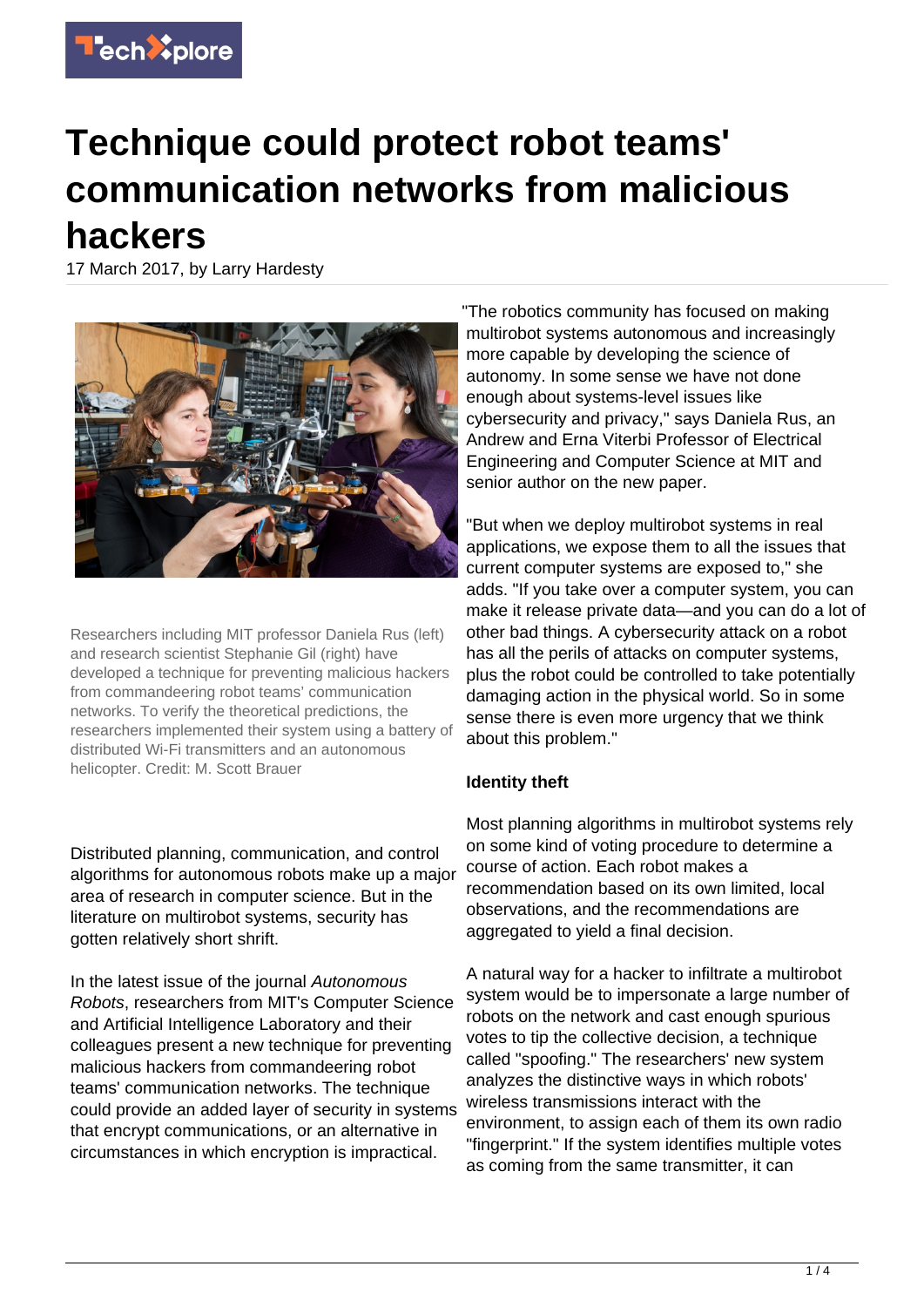

discount them as probably fraudulent.

"There are two ways to think of it," says Stephanie Gil, a research scientist in Rus' Distributed Robotics Lab and a co-author on the new paper. "In some cases cryptography is too difficult to implement in a compares the results of a common coverage decentralized form. Perhaps you just don't have that central key authority that you can secure, and you have agents continually entering or exiting the network, so that a key-passing scheme becomes much more challenging to implement. In that case, we can still provide protection.

"And in case you can implement a cryptographic scheme, then if one of the agents with the key gets compromised, we can still provide protection by mitigating and even quantifying the maximum amount of damage that can be done by the adversary."



"A cybersecurity attack on a robot has all the perils of attacks on computer systems, plus the robot could be controlled to take potentially damaging action in the physical world. So in some sense there is even more urgency that we think about this problem," says Rus. Credit: M. Scott Brauer

## **Hold your ground**

In their paper, the researchers consider a problem known as "coverage," in which robots position themselves to distribute some service across a geographic area—communication links, monitoring,

or the like. In this case, each robot's "vote" is simply its report of its position, which the other robots use to determine their own.

The paper includes a theoretical analysis that algorithm under normal circumstances and the results produced when the new system is actively thwarting a spoofing attack. Even when 75 percent of the robots in the system have been infiltrated by such an attack, the robots' positions are within 3 centimeters of what they should be. To verify the theoretical predictions, the researchers also implemented their system using a battery of distributed Wi-Fi transmitters and an autonomous helicopter.

"This generalizes naturally to other types of algorithms beyond coverage," Rus says.

The new system grew out of an earlier project involving Rus, Gil, Dina Katabi—who is the other Andrew and Erna Viterbi Professor of Electrical Engineering and Computer Science at MIT—and Swarun Kumar, who earned master's and doctoral degrees at MIT before moving to Carnegie Mellon University. That project sought to use Wi-Fi signals to determine transmitters' locations and to repair ad hoc [communication networks](https://techxplore.com/tags/communication+networks/). On the new paper, the same quartet of researchers is joined by MIT Lincoln Laboratory's Mark Mazumder.

Typically, radio-based location determination requires an array of receiving antennas. A radio signal traveling through the air reaches each of the antennas at a slightly different time, a difference that shows up in the phase of the received signals, or the alignment of the crests and troughs of their electromagnetic waves. From this phase information, it's possible to determine the direction from which the signal arrived.

## **Space vs. time**

A bank of antennas, however, is too bulky for an autonomous helicopter to ferry around. The MIT researchers found a way to make accurate location measurements using only two antennas, spaced about 8 inches apart. Those antennas must move through space in order to simulate measurements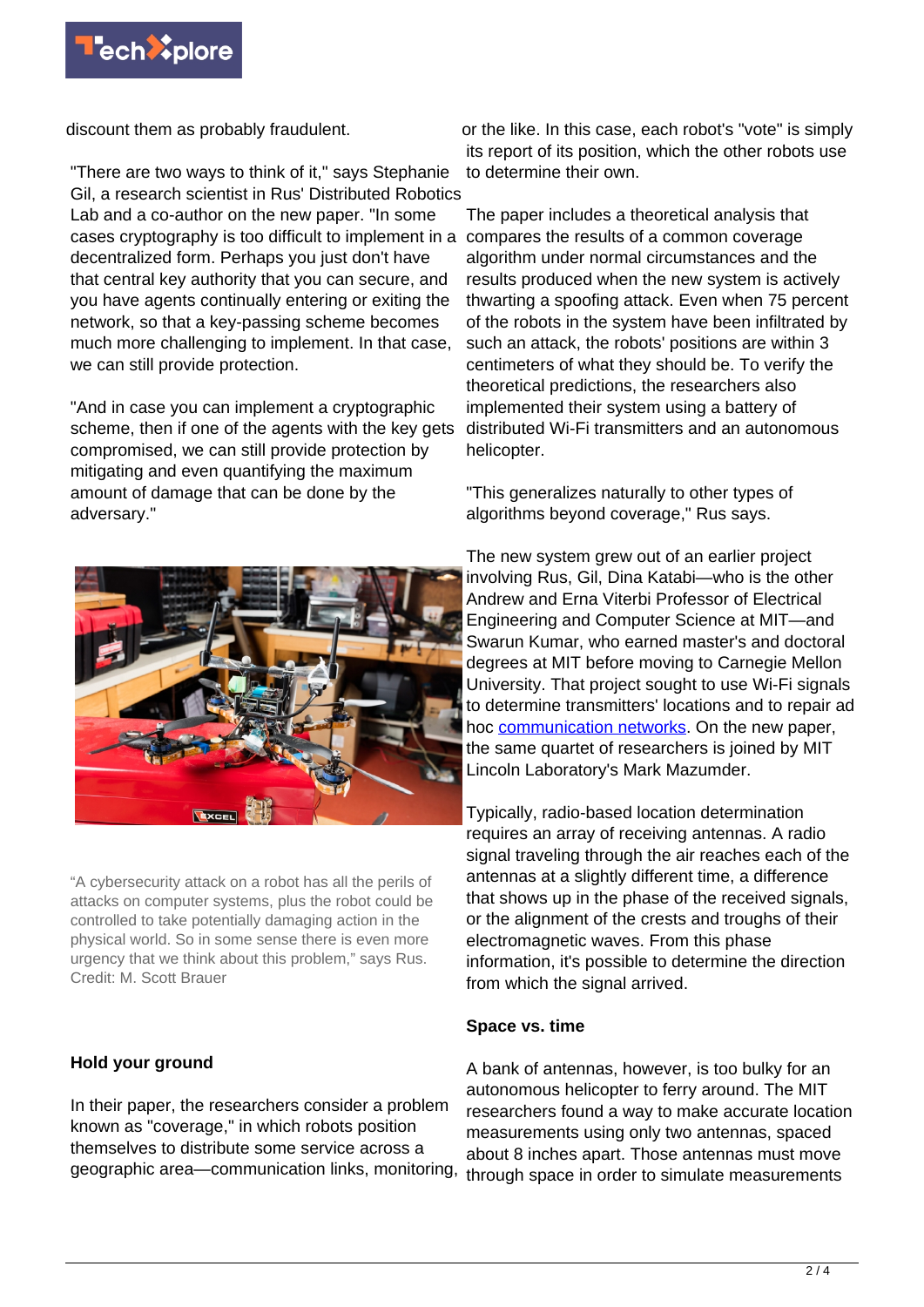

from multiple antennas. That's a requirement that [autonomous robots](https://techxplore.com/tags/autonomous+robots/) meet easily. In the experiments Technology reported in the new paper, for instance, the autonomous helicopter hovered in place and rotated around its axis in order to make its measurements.

When a Wi-Fi transmitter broadcasts a signal, some of it travels in a direct path toward the receiver, but much of it bounces off of obstacles in the environment, arriving at the receiver from different directions. For location determination, that's a problem, but for radio fingerprinting, it's an advantage: The different energies of signals arriving from different directions give each transmitter a distinctive profile.

There's still some room for error in the receiver's measurements, however, so the researchers' new system doesn't completely ignore probably fraudulent transmissions. Instead, it discounts them in proportion to its certainty that they have the same source. The new paper's theoretical analysis shows that, for a range of reasonable assumptions about measurement ambiguities, the system will thwart spoofing attacks without unduly punishing valid transmissions that happen to have similar fingerprints.

"The work has important implications, as many systems of this type are on the horizon—networked autonomous driving cars, Amazon delivery drones, et cetera," says David Hsu, a professor of [computer](https://techxplore.com/tags/computer+science/) [science](https://techxplore.com/tags/computer+science/) at the National University of Singapore. "Security would be a major issue for such systems, even more so than today's networked computers. This solution is creative and departs completely from traditional defense mechanisms."

 **More information:** Stephanie Gil et al. Guaranteeing spoof-resilient multi-robot networks, Autonomous Robots (2017). [DOI:](http://dx.doi.org/10.1007/s10514-017-9621-5) [10.1007/s10514-017-9621-5](http://dx.doi.org/10.1007/s10514-017-9621-5)

This story is republished courtesy of MIT News ([web.mit.edu/newsoffice/](http://web.mit.edu/newsoffice/)), a popular site that covers news about MIT research, innovation and teaching.

Provided by Massachusetts Institute of